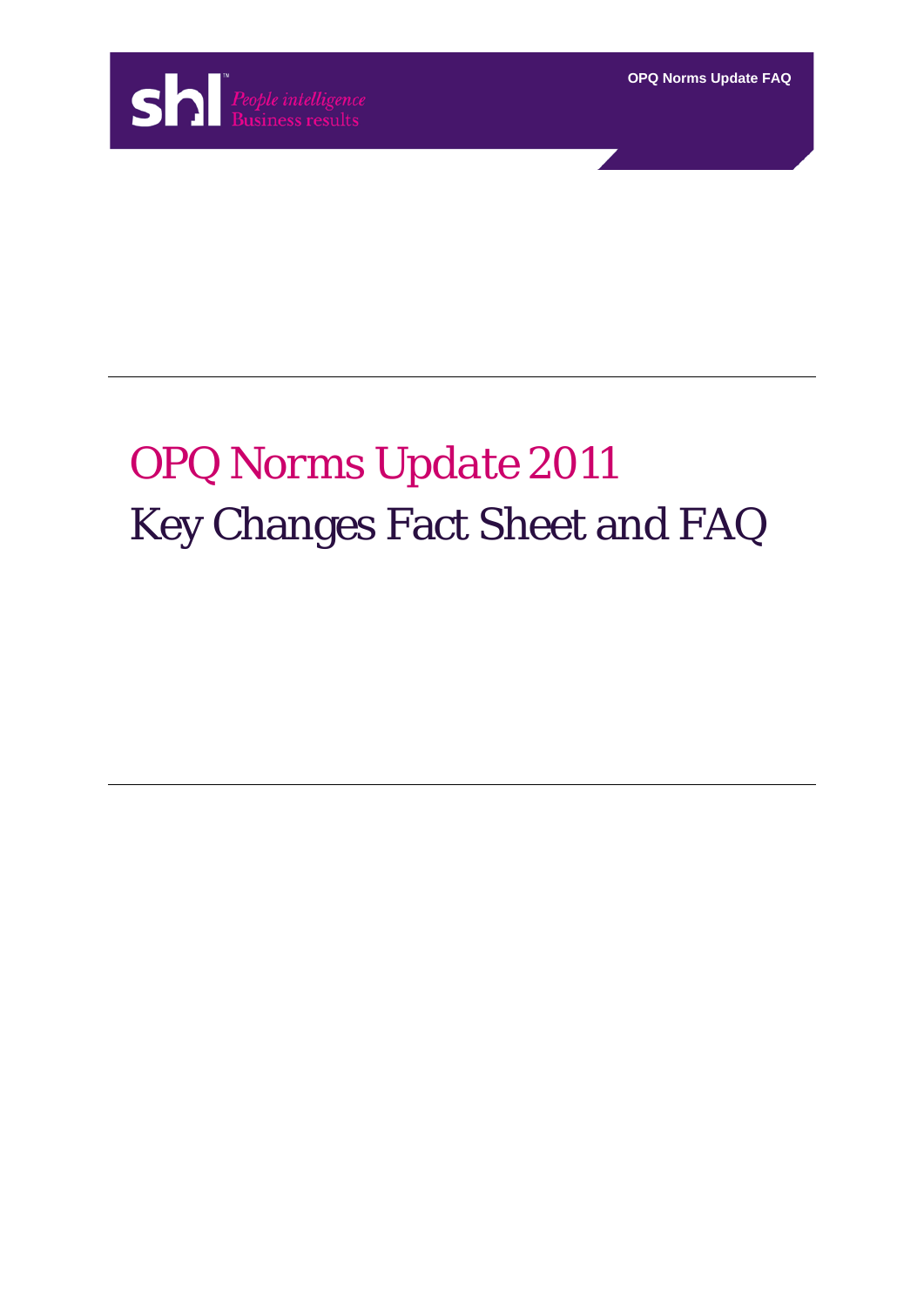# **Table of Contents**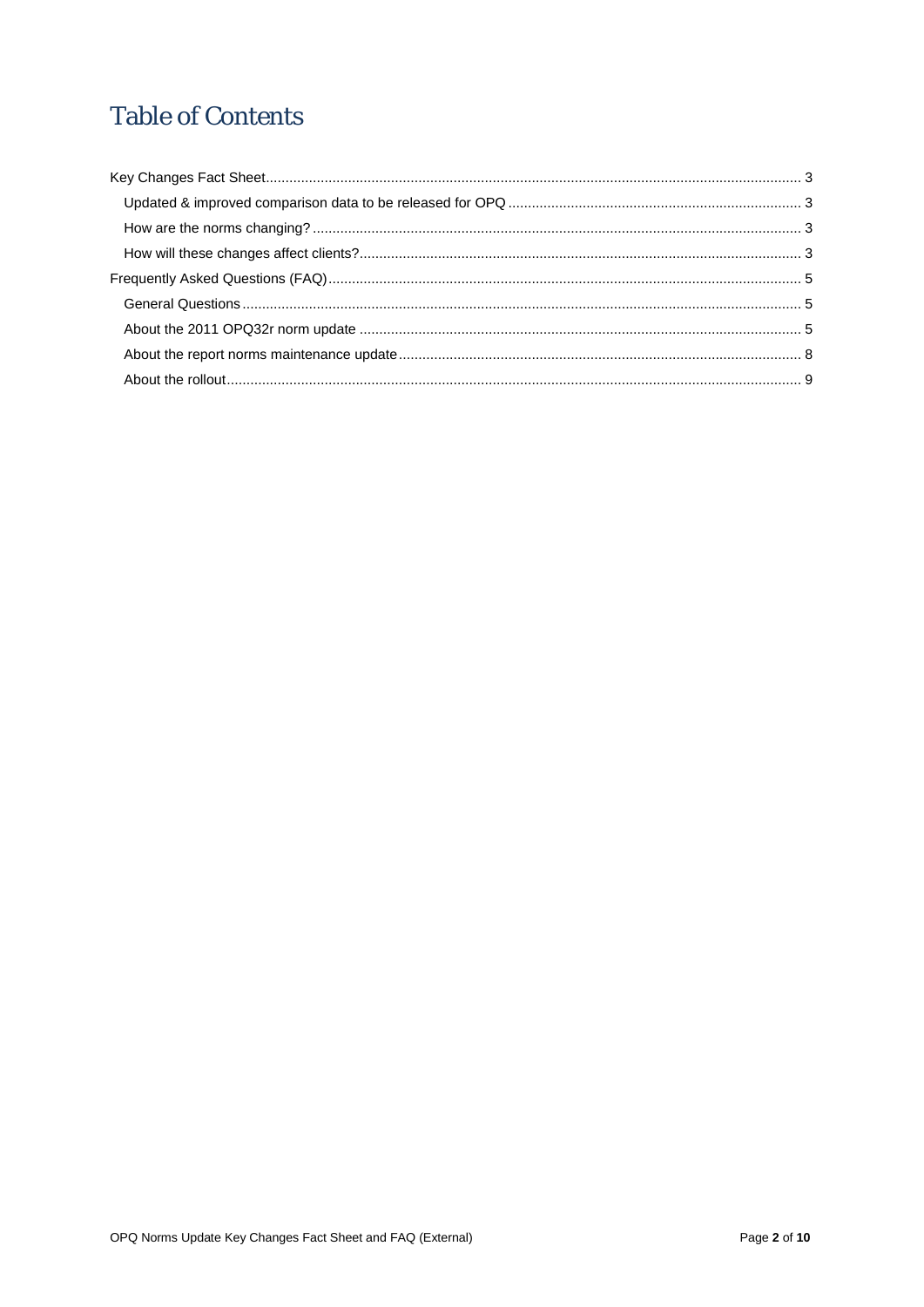# <span id="page-2-0"></span>Key Changes Fact Sheet

# <span id="page-2-1"></span>**Updated & improved comparison data to be released for OPQ**

SHL is soon to update the comparison group data used in the OPQ (Occupational Personality Questionnaire), allowing clients to compare results accurately by job level, language or country and providing an even better representation of sample populations.

When the OPQ32r questionnaire was released, we committed to providing updated norms as sufficient data based on the new version became available.

As a thought leader in the fields of applied psychology, human resources and psychometrics it's important we give our clients access to comparison data that remains relevant and up-to-date.

The quantity of data we have available means no company is better placed to benchmark the results of individual assessments against representative samples of the wider population.

### <span id="page-2-2"></span>**How are the norms changing?**

The previous norms for OPQ32r were based on equating OPQ32i data with OPQ32r. The new norms are based directly on OPQ32r data (known as "2011" or "theta" norms). While the differences between the two types of norms are relatively small, making the change ensures that we provide our clients with the best possible comparison groups, reflecting the latest research.

At the same time, we have taken the opportunity to review and make some maintenance updates to the "report background norms" (also known as "secondary norms") which are used in our generated reports. Clients do not see and do not choose these background norms, as they are imbedded in each report.

# <span id="page-2-3"></span>**How will these changes affect clients?**

The new OPQ32r 2011 norms and updated report background norms for selected reports will be rolled out on **November 13 2011**. In order to access the updates **clients will need to set up a new project** on SHL On Demand after this launch date.

**Candidates should not be directly compared across projects created pre- and post- launch**. This is especially important in high stakes situations. We recommend that clients complete any assessment activities that are in progress using the same project, so that all candidates are compared against the same norms. For any new assessment activity, we recommend that clients set up a new project post launch.

The updated **OPQ32r 2011 norms:** the OPQ32r 2011 norms will be added to the existing norm sets (e.g. General Population). **Client defaults** will be set to reflect the settings they currently have, but with the latest norm group which provides the best equivalent set as default.

| <b>Client Name</b>         | <b>Current Norm</b><br><b>Set Default</b> | <b>UPDATED</b><br><b>Norm Set</b><br><b>Default</b> | <b>Current Norm Default</b>                                                                | <b>UPDATED norm</b><br><b>Default</b>                                              |
|----------------------------|-------------------------------------------|-----------------------------------------------------|--------------------------------------------------------------------------------------------|------------------------------------------------------------------------------------|
| <b>Example Client</b><br>A | General<br>Population                     | General<br>Population                               | <b>OPQ32r Danish General</b><br>Population Norm 2007                                       | OPQ32r Danish<br><b>General Population</b><br>2011 (DNK)                           |
| <b>Example Client</b><br>в | Managerial &<br>Professional              | Managerial &<br>Professional                        | OPQ32r Latin American<br>Spanish Managerial and<br>Professional Norm - 2006<br>(Venezuela) | <b>OPQ32r Latin American</b><br>Spanish Managerial &<br>Professional 2011<br>(ELA) |

For example: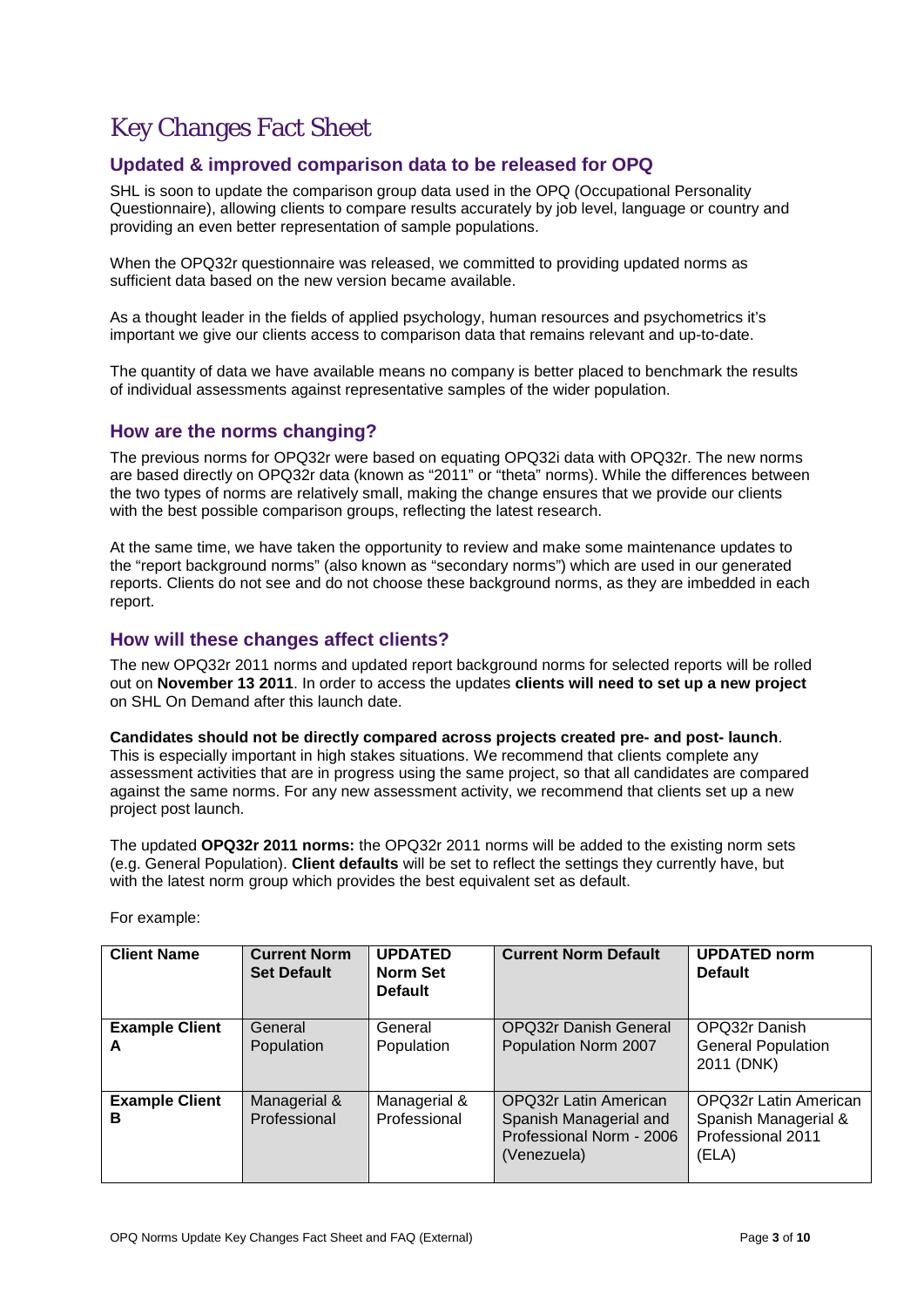Although they will no longer be set as defaults, clients will still have access to most of their old norms within these norm sets. The only norms that will no longer be available are [those to be retired](http://www2.shl.com/SHLOnDemand/Documents/OPQ-Norms/List-of-Norms-for-Retirement_Final.pdf)  [completely.](http://www2.shl.com/SHLOnDemand/Documents/OPQ-Norms/List-of-Norms-for-Retirement_Final.pdf) These will be retired on 4 December 2011 (after the release of the updated OPQ32r norms).

The updated **"report background" norms**: clients will automatically receive the updated version of the "background" norm, where available (see FAQ), when they generate a report on projects created after the release date (13 November 2011).

Projects that were set up prior to launch of the new norms will only use the existing OPQ32r norms. Similarly, any reports generated from such projects, even after launch, will still apply the old "report background norms".

The new 2011 norms and updated "report background norms" will also be updated on Online Bureau.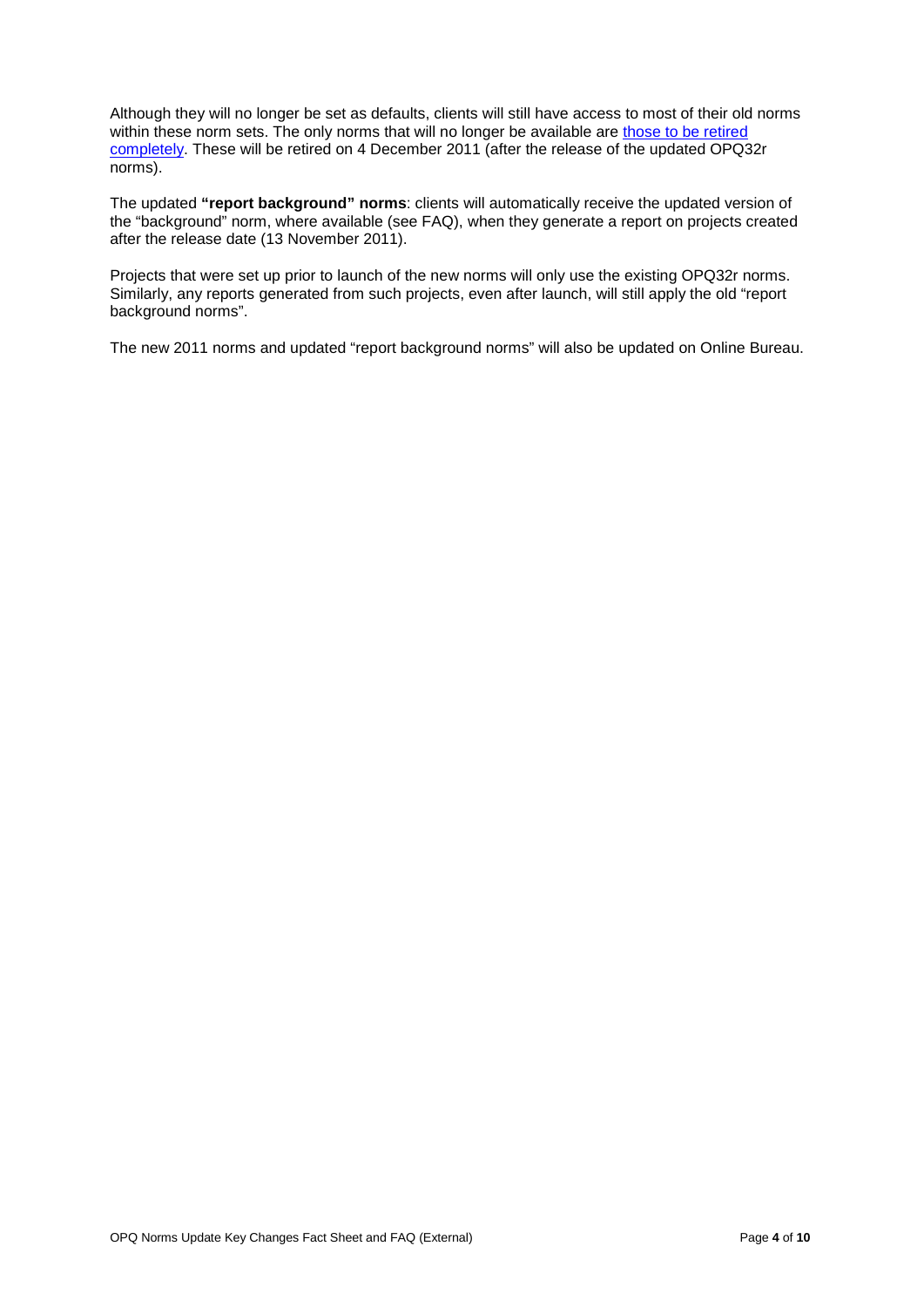# <span id="page-4-0"></span>Frequently Asked Questions (FAQ)

# <span id="page-4-1"></span>**General Questions**

#### **Where can I find further documentation?**

This FAQ and other supporting documentation can be found at:

<http://www2.shl.com/SHLOnDemand/Pages/OPQ-new-comparison-data.aspx>

Norm Group Descriptions are available at the [SHL Central Library.](http://central.shl.com/en-gb/TheLibrary/Pages/Library.aspx)

A log-in is required, but it is easy to register through SHL Central.

# <span id="page-4-2"></span>**About the 2011 OPQ32r norm update**

#### **What norm groups will be available as the latest 2011 norms?**

A full [list of the 2011 OPQ32r norm groups](http://www2.shl.com/SHLOnDemand/Documents/OPQ-Norms/List-of-All-2011-Norms_Final.pdf) is available.

The norms fall into a number of different categories:

| <b>Update</b>               | <b>Explanation</b>                                                                                                                                           | <b>Definition</b>                                                                                                                                                                                                                                                                                                                                                                  | No. Old<br><b>Norms</b> | No. New<br><b>Norms</b> |
|-----------------------------|--------------------------------------------------------------------------------------------------------------------------------------------------------------|------------------------------------------------------------------------------------------------------------------------------------------------------------------------------------------------------------------------------------------------------------------------------------------------------------------------------------------------------------------------------------|-------------------------|-------------------------|
| Same Sample<br>Type         | The old norm has<br>been replaced with a<br>norm based on the<br>same type of sample<br>composition.                                                         | The new norm replaces an old norm with the<br>same type of sample composition. For<br>example, Danish Managerial & Professional<br>2011 replaces Danish Managerial &<br>Professional 2007.                                                                                                                                                                                         | 89                      | 62                      |
| Similar<br>Sample Type      | The old norm has<br>been replaced with a<br>norm based on a<br>slightly different<br>sample composition,<br>but is suitable for<br>replacing an old<br>norm. | The new norm replaces an old norm but has<br>a slightly different sample composition.<br>Examples include (i) US English Senior<br>Managers and Executives 2011 (USA)<br>replaces US English (US) Executive Norm<br>2005; and (ii) Latin American Spanish<br>General Population 2011 (Pan America)<br>replaces Latin American Spanish<br>(Venezuela) General Population Norm 2006. | 16                      | 9                       |
| <b>Entirely New</b><br>Norm | A newly created<br>norm, a norm of this<br>type was not<br>previously available.                                                                             | A newly created norm. Examples include: (i)<br>UKE Managerial & Professional 2011<br>(Singapore) (ii) UKE General Population<br>2011 (Egypt).                                                                                                                                                                                                                                      | n/a                     | 21                      |
| Continue to<br>use old norm | The old norm will not<br>be updated but will be<br>included in the latest<br>norm sets.                                                                      | The old norm cannot be updated due to a<br>lack of data, however it will be included in the<br>latest norm sets, to ensure coverage for that<br>language and/or level.                                                                                                                                                                                                             | 19                      | n/a                     |
| Retired                     | The old norm will be<br>retired.                                                                                                                             | The old norm will be retired. Norms were<br>chosen for retirement based on a number of<br>factors, including: a newer non-2011 norm<br>also being available, very low usage of the<br>norm, very limited data available to update it,<br>or a very small original norm sample size.                                                                                                | 35                      | n/a                     |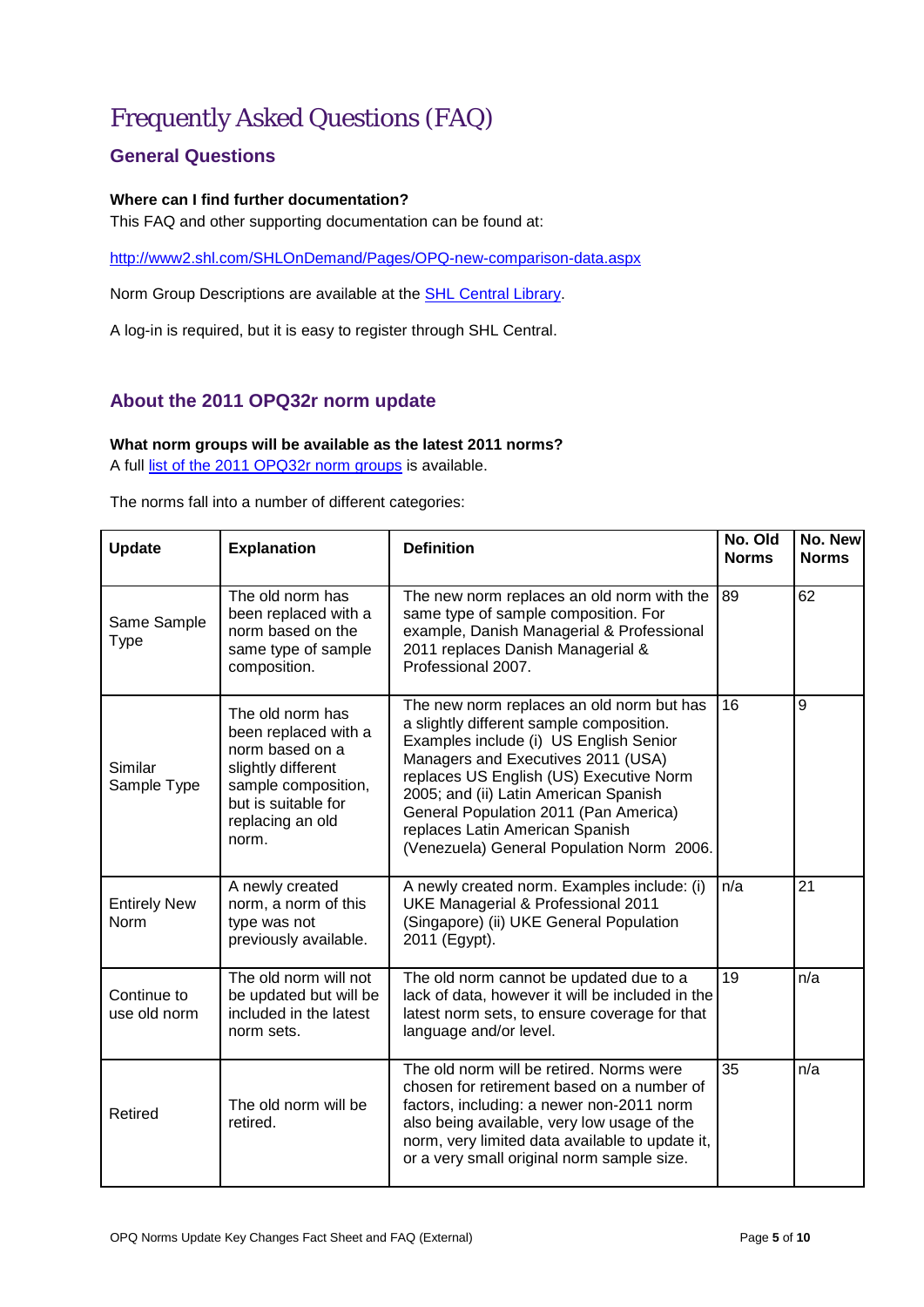The norms identified for retirement will be retired on 4 December 2011. This means that they will no longer be available on any new projects, created after that date. A [full list of norms scheduled for](http://www2.shl.com/SHLOnDemand/Documents/OPQ-Norms/List-of-Norms-for-Retirement_Final.pdf)  [retirement](http://www2.shl.com/SHLOnDemand/Documents/OPQ-Norms/List-of-Norms-for-Retirement_Final.pdf) is available.

There is a [2011 Norms Technical manual supplement available,](http://www2.shl.com/SHLOnDemand/Documents/OPQ-Norms/OPQ-Norm-Update-Technical-Documentation.pdf) which outlines the process used to create the new norm.

A norm group description, which gives details of the sample used, is available for each new 2011 norm. These norm group descriptions can be accessed on the SHL Central Library, in the Comparison Groups section:

<http://central.shl.com/en-gb/TheLibrary/Pages/Library.aspx>

A log-in is required, but it is easy to register through SHL Central.

#### **Will all current norm groups be available as 2011 norms?**

Our aim is to provide 2011 norms to cover the existing OPQ32r language and norm group types.

However, due to a lack of data or demographic information this is not always possible. We will review the situation in future, and where there is sufficient data and market demand, we may look to create further OPQ32r 2011 norms.

Of the 128 existing norms groups, 105 have corresponding 2011 norms (71 new 2011 norms correspond to 105 old norms). Additionally, 21 completely new 2011 norms were created, given a total of 92 new norms. In 19 cases it was not possible to create equivalent 2011 norms due to a lack of data, the old norms will continue to be used here.

The norms identified for retirement will be retired on 4 December 2011. This means that they will no longer be available on any new projects created after that date.

#### **What is the naming convention used in creating the new norm names?**

The naming convention for the norms reflects the language of the OPQ, the level and the country or countries of the population used to create the norm.

The naming convention **for the norm name** visible in SH On Demand and displayed on reports is:

[OPQ32r Instrument Language] [Level] [Year] [(Country Code for the Location of the Norm Population)]

The country code is based on internationally recognised ISO3 country codes, or where more than one country is included in the norm group an SHL assigned code. A full look up table of the country codes used can be found [here.](http://www2.shl.com/SHLOnDemand/Documents/OPQ-Norms/ISO3_Country_Code_List_with_SODA.pdf)

| <b>Full Norm Name</b>             | <b>Explanation</b>                                                                              |
|-----------------------------------|-------------------------------------------------------------------------------------------------|
| OPQ32r German Graduate 2011 (DEU) | OPQ32r German=OPQ32r German language<br>instrument                                              |
|                                   | Graduate=level of norm, based on demographics                                                   |
|                                   | $2011 =$ Year of norm release                                                                   |
|                                   | (DEU)=ISO3 code for Germany, the norm is<br>based on data from a population based in<br>Germany |
|                                   |                                                                                                 |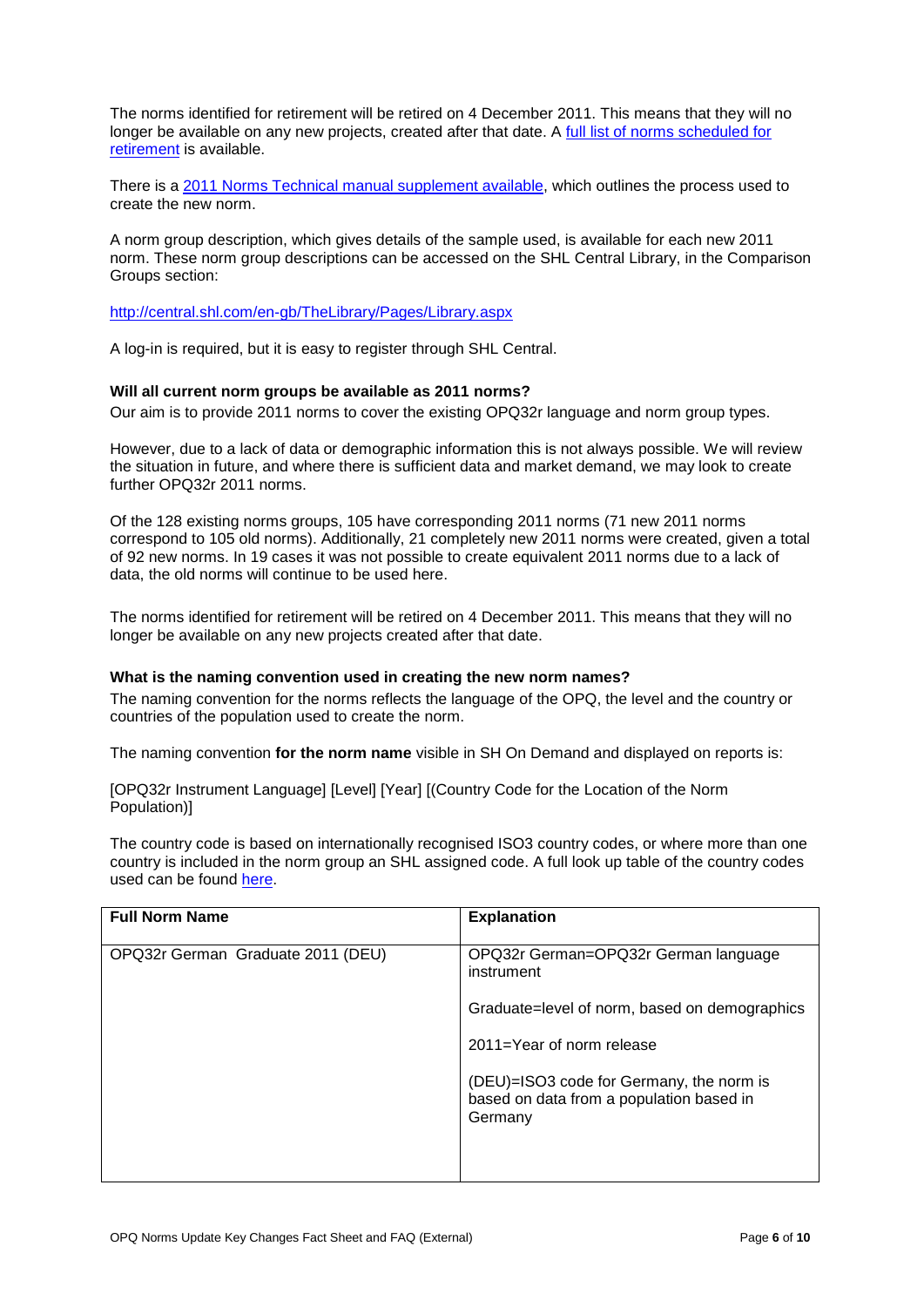| OPQ32r German=OPQ32r German language<br>instrument                                                        |
|-----------------------------------------------------------------------------------------------------------|
| Graduate=level of norm, based on demographics                                                             |
| 2011=Year of norm release                                                                                 |
| (GSA)= SHL assigned code, based on data from<br>a population based in Germany, Switzerland and<br>Austria |
|                                                                                                           |

#### **How different are the 2011 OPQ32r 2011 norms and the previous norms used for QPQ32r?**

The norms were created so that they matched the demographics of the old norms where possible, for example, managerial & professional norm groups are based on data that includes a similarly high percentage of managers as the old data (where this data was available).

Some small differences may be observed, which can be down to sample differences, for example differences in industry sector, and the fact that the previous norms were equated.

Overall differences observed were relatively small, however, and some example comparisons are available in the 2011 Norms Technical Manual Supplement.

#### **Can candidates from a pre-rollout project be directly compared with a post-rollout project?**

Candidates should not be directly compared across projects created pre- and post- launch. This is especially important in high stakes situations.

We recommend that clients complete any assessment activities that are in progress using the same project, so that all candidates are compared against the same norms.

For any new assessment activity, we recommend that clients set up a new project post launch.

#### **Will a new OPQ32r based international norm also be available?**

Yes, however this will be released next year (date to be confirmed).

#### **I have set up a project post launch, and would like to apply one of the older norms. How can I do this?**

Provided that the older norm you would like to use in not on the "retired" list, you can do this at the Project Set Up stage. Once you have selected Instruments and Reports (if needed), on the Project Details page, next to the Norm Set drop down, there is a "Norm Group" link. Click on this link, and select the appropriate norm from the dropdowns.

If you have already launched the project without changing the norm group defaults, you can also select the norm group at the Optional Reports stage, for selected candidates.

Please note that, if you are using a report which is affected by the report background norm update, you should not compare candidates from a project set up before launch with candidates set up post launch, even if you use the same OPQ32r instrument norm across both projects.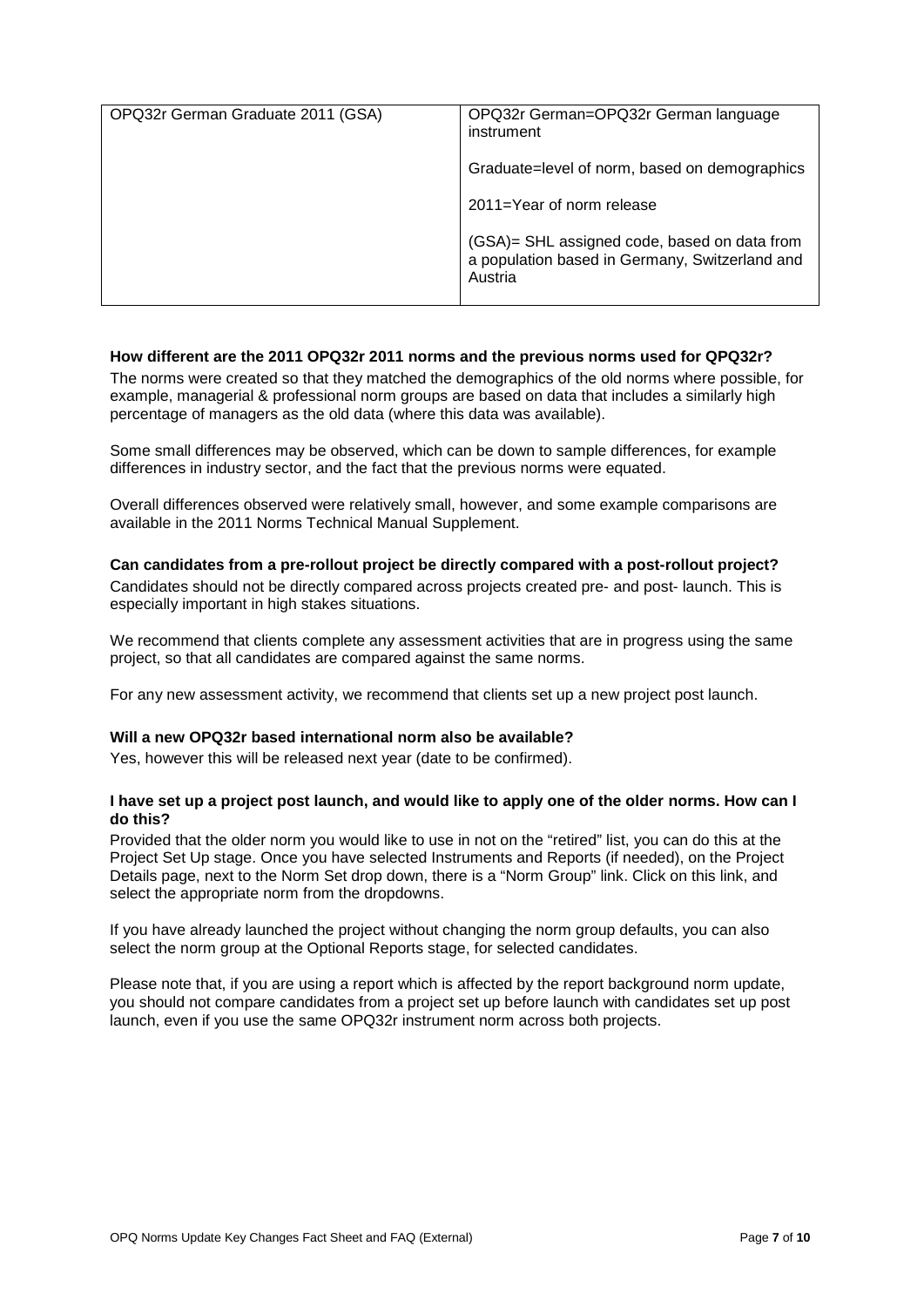# <span id="page-7-0"></span>**About the report norms maintenance update**

# **What are "report background" norms and why are they being updated?**

Report background norms are part of the design of the report. There is one background norm for each report which combines together OPQ dimensions. As these background norms are part of the technical build of the report, they are not displayed on SHL On Demand and clients do not see or select background norms.

At the same time as providing new OPQ32r 2011 norms, we have taken the opportunity to review and make some maintenance updates to the background norms which are used in our generated reports.

#### **Which reports have had background norms updated?**

Following our analysis, the reports below have been identified for inclusion in the maintenance update:

| <b>Report</b>                               | Is the "report background" norm<br>being updated? |
|---------------------------------------------|---------------------------------------------------|
| Big 5 Great 8 Profile                       | Yes                                               |
| <b>Emotion and Social Competence Report</b> | Yes                                               |
| <b>Emotional Intelligence Report</b>        | Yes                                               |
| Maximise your Learning Report               | Yes                                               |
| Sales Report                                | Yes                                               |
| Team Impact (selection, development, group) | <b>Yes</b>                                        |
| Team Types / Leadership Styles Profile      | Yes                                               |
| Team Types / Leadership Styles Report       | Yes                                               |
| <b>Candidate Plus Report</b>                | Yes: Working with Others section only             |
| Manager's Plus Report                       | Yes: Working with in a Team section only          |
|                                             | Yes: Working in a Team/Working with               |
| Premium Plus Report                         | Others/Team Impact sections                       |
|                                             | Yes: Team Types/Leadership Styles/Reporting       |
| <b>Premium Report</b>                       | Styles section                                    |

Our analysis showed that the following reports did not require a maintenance update:

|                                      | Is the "report background" norm |
|--------------------------------------|---------------------------------|
| <b>Report</b>                        | being updated?                  |
| <b>Candidate Report</b>              | <b>No</b>                       |
| Manager's Report                     | No                              |
| <b>Profile Report</b>                | No                              |
| User Report                          | <b>No</b>                       |
| Development Action Planner           | No                              |
| <b>Management Competency Profile</b> | No                              |
| Leadership Report                    | No                              |
| Career Guidance Report               | No                              |
| Development Action Planner (UCF)     | No                              |
| Universal Competency Report          | No                              |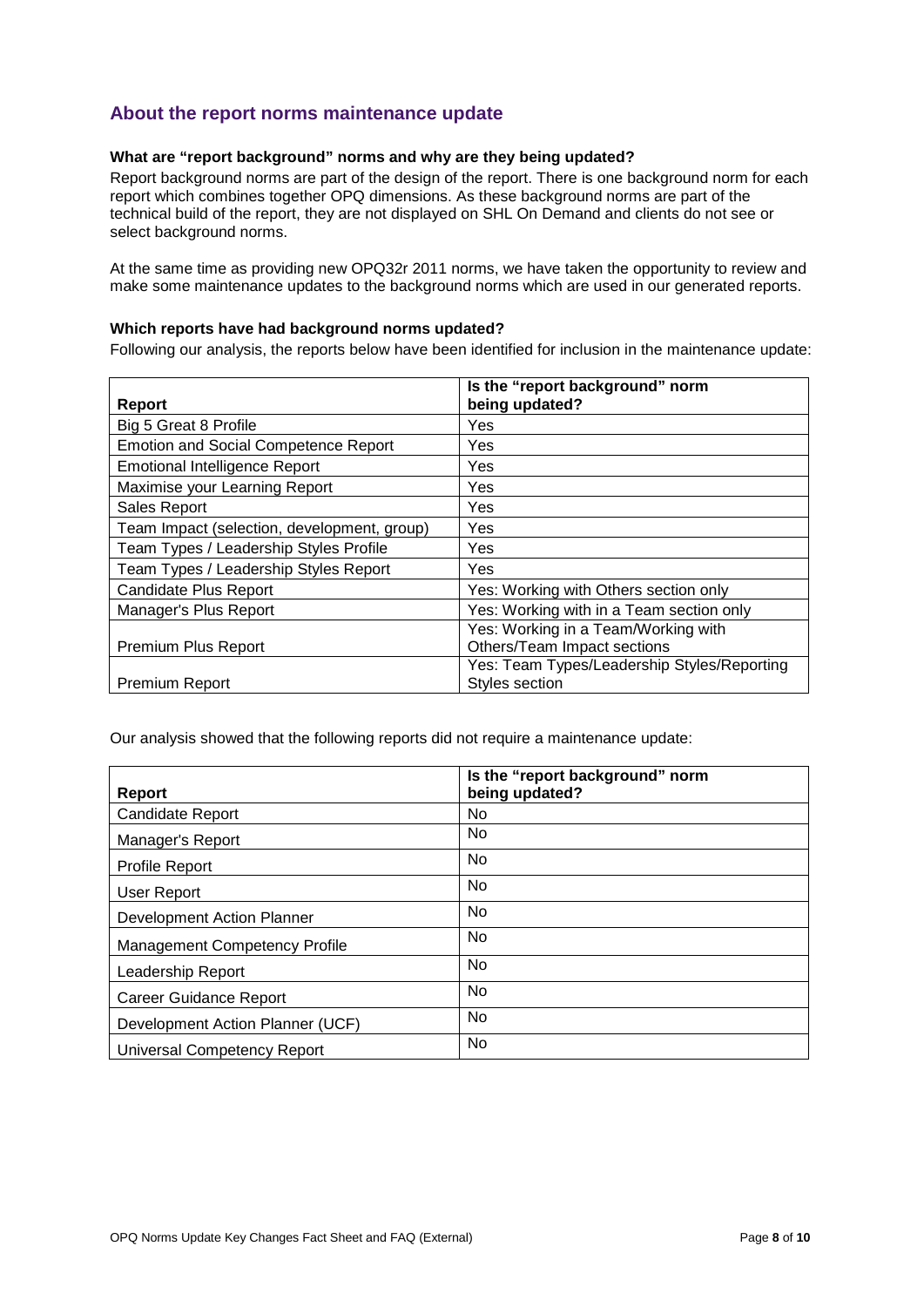#### **What is the impact of these changes?**

This maintenance update is being provided to further improve the alignment between the 2011 norms used for the OPQ32r and the background norms used in the reports, where needed. The degree of impact of these changes is generally minor and the rank ordering of candidates remains the same.

#### **How will the changes to the report background norms be rolled out?**

These will be rolled out at the same time as the 2011 norms, on November 13 2011. These will only take effect if a client sets up a new project.

**Can candidates from a pre-rollout project be directly compared with a post-rollout project?** Candidates should not be directly compared across projects created pre and post launch. This is especially important in high stakes situations.

We recommend that clients complete any assessment activities that are in progress using the same project, so that all candidates are compared against the same norms.

For any new assessment activity, we recommend that clients set up a new project post launch.

# <span id="page-8-0"></span>**About the rollout**

#### **When will the changes be rolled out?**

The new 2011 norms and the updated report background norms will be rolled out to clients in the SHL On Demand maintenance weekend (November 13, 2011).

The changes will only apply to projects created after the launch date (November 13' 2011). Projects created before the launch date will continue to have the old norms.

#### **Will the "default settings" on my SHL On Demand system (i.e. instruments, norms, and reports] change?**

Client defaults will be set to reflect the settings they currently have, but with the latest norm group, which provides the best equivalent set as default.

For example:

| <b>Client Name</b>         | <b>Current Norm Set</b><br><b>Default</b> | <b>UPDATED Norm</b><br><b>Set Default</b> | <b>Current Norm</b><br><b>Default</b>                                                           | <b>UPDATED norm</b><br><b>Default</b>                                   |
|----------------------------|-------------------------------------------|-------------------------------------------|-------------------------------------------------------------------------------------------------|-------------------------------------------------------------------------|
| <b>Example Client</b><br>A | <b>General Population</b><br>v2           | General<br>Population v3                  | OPQ32r Danish<br>General<br><b>Population Norm</b><br>$-2007$                                   | OPQ32r Danish<br>General<br>Population 2011<br>(DNK)                    |
| <b>Example Client</b><br>в | Managerial &<br>Professional v2           | Managerial &<br>Professional v3           | OPQ32r Latin<br>American<br>Spanish General<br><b>Population Norm</b><br>$-2006$<br>(Venezuela) | OPQ32r Latin<br>American<br>Spanish General<br>Population 2011<br>(ELA) |

*NB: ELA=SHL "country" code, this is a Pan American norm, based on data from a number of countries in the Americas.*